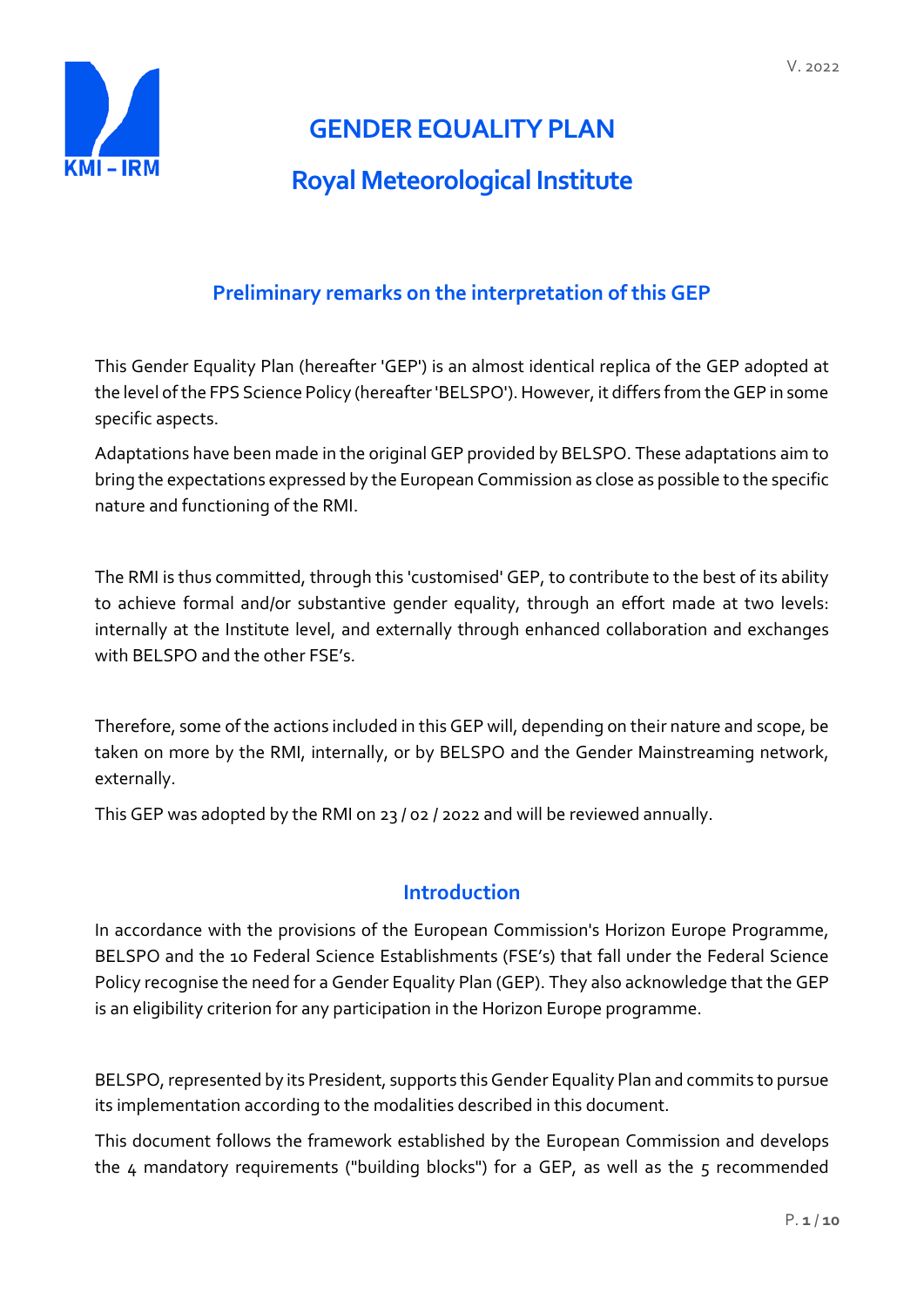thematic areas. It is based on the work started during the previous legislature by the Gender Mainstreaming network made up of BELSPO and the 10 FSE's and is in line with a series of commitments made by these same actors.

Because of its curative dimension, the GEP can be linked to the legal provisions aimed at combating discrimination between women and men. Any form of direct discrimination on the basis of gender is prohibited and so-called 'positive actions' can be taken.

#### **1**

## **Dissemination and engagement**

The gender dimension as spelled out in this GEP is in line with the political commitments as set out, inter alia:

- [loi de Gender Mainstreaming](https://igvm-iefh.belgium.be/sites/default/files/downloads/loigm.pdf) du 12 janvier 2007, et dans l'arrêté royal du 26 janvier 2010 pris en application de la loi / [wet Gender Mainstreaming](https://igvm-iefh.belgium.be/sites/default/files/downloads/Wet_gender_%20mainstreaming.pdf) van 12 januari 2007, en in het koninklijk besluit van 26 januari 2010 tot uitvoering van de wet,
- [accord du gouvernement fédéral de 2019](https://www.belgium.be/sites/default/files/Accord_de_gouvernement_2020.pdf) / [federaal regeerakkoord 2019](https://www.belgium.be/sites/default/files/Regeerakkoord_2020.pdf) ,
- [exposé d'orientation politique du 2 novembre 2020](https://www.dekamer.be/FLWB/PDF/55/1610/55K1610016.pdf) du Secrétaire d'Etat en charge de la Politique scientifique, Thomas Dermine (Chambre, Doc 55 1610/016) / beleidsverklaring [van 2 november](https://www.dekamer.be/FLWB/PDF/55/1610/55K1610016.pdf) 2020 van de Staatssecretaris belast met Wetenschapsbeleid, Thomas Dermine (Kamer, Doc 55 1610/16),
- note de politique générale du Secrétaire d'Etat en charge de la Politique scientifique du 30 novembre 2021 / in de beleidsnota van de Staatssecretaris belast met Wetenschapsbeleid, Thomas Dermine, van 30 november 2021,
- [plan fédéral Gender Mainstreaming](https://igvm-iefh.belgium.be/sites/default/files/downloads/plan_federal_gm_fr.pdf) adopté en Conseil des Ministres le 11 juin 2021 / [Federaal Plan Gender Mainstreaming](https://igvm-iefh.belgium.be/sites/default/files/downloads/federaal_plan_gm_nl.pdf) dat op 11 juni 2021 door de ministerraad is aangenomen,
- [contrat d'administration 2016-2018 du SPP Politique scientifique](http://www.belspo.be/belspo/organisation/about/doc/Contrat%20d) / de bestuursovereenkomst 2016-2018 van de POD Wetenschapsbeleid,
- contrat d'administration 2021-2025 / bestuurovereenkomst 2021-2025.

The Institute's Gender Equality Plan is public and can be consulted on its [website.](https://www.meteo.be/en/bruxelles)

*Action 1.1. Adapt the RMI management contract to include a specific focus on gender equality and gender mainstreaming.* 

*Deadline: end 2022.*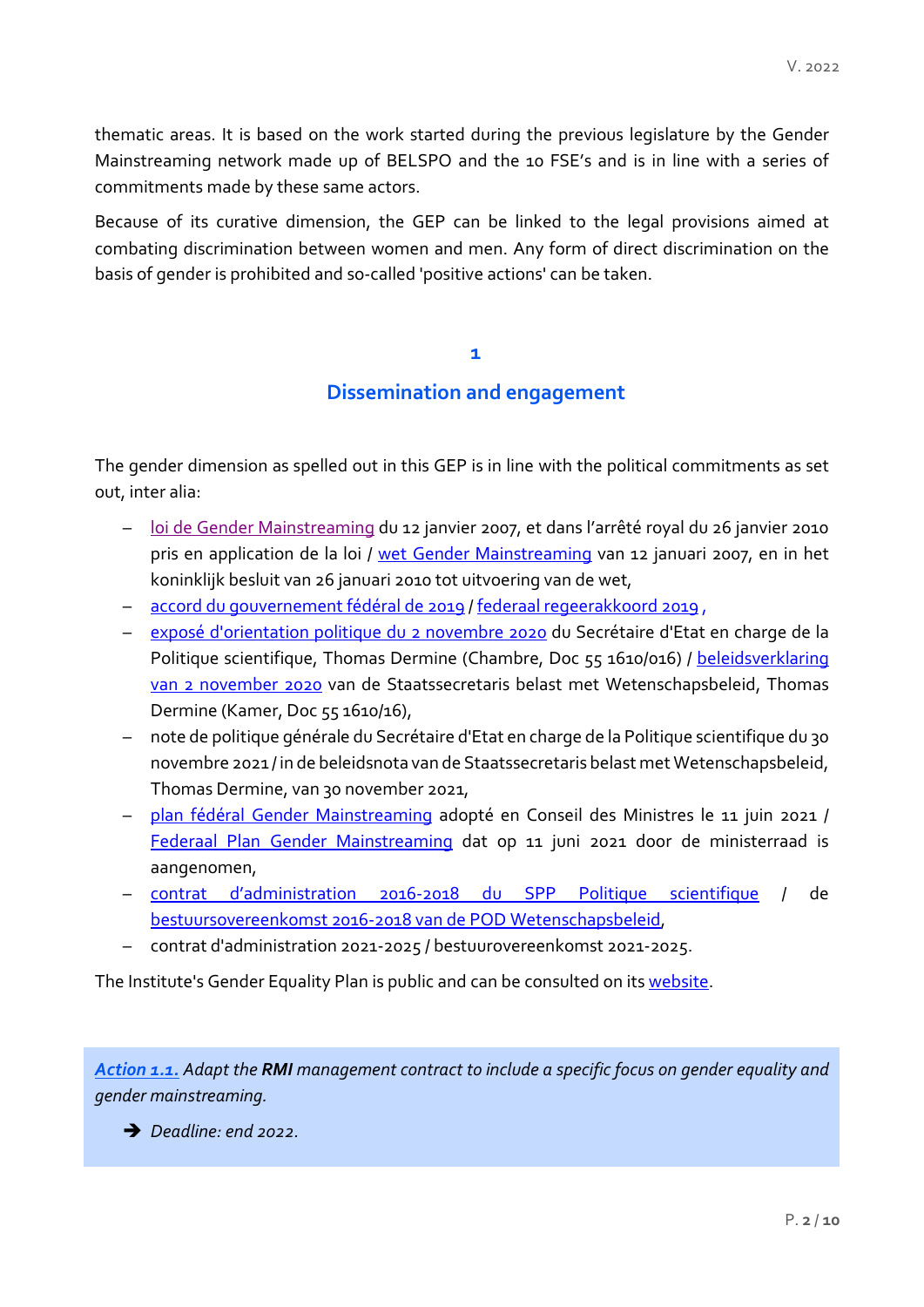*Action 1.2. Creation of an equal opportunities section on the RMI website, including this GEP and gender mainstreaming (cross-referenced).* 

*Deadline: end 2022.*

*Action 1.3. In order to promote better dissemination of the GEP, it will be shared in an internal mailing with all RMI staff, and then at the completion of each step in its implementation.* 

*Recurrence: every 6 months, once in mid-year and once at the end of the year.*

#### **2**

#### **Have dedicated structures**

Since the adoption of the law of 12 January 2007 and its implementing Royal Decree, the administration has had a legal obligation to integrate the gender dimension into its structures and actions.

A general Gender Mainstreaming (GM) coordinator took office in June 2016. This coordinator is the legal referent for all matters related to gender equality/gender diversity.

Within the FSE's and DGs of BELSPO, contact persons were appointed in September 2016. The result is a BELSPO-FSE network, responsible for Gender Mainstreaming, competent for Diversity and to whom the follow-up of the GEP can be entrusted.

*Action2.1. Have a network of Gender & Diversity contact persons to follow up the Gender Equality Plan within BELSPO and the FSE's.* 

*Deadline: by the 4th quarter of 2022.*

*Action2.2. Disseminate the composition of the network so that each RMI staff member knows who to contact.*

*Deadline: once action 2.1. has been completed.*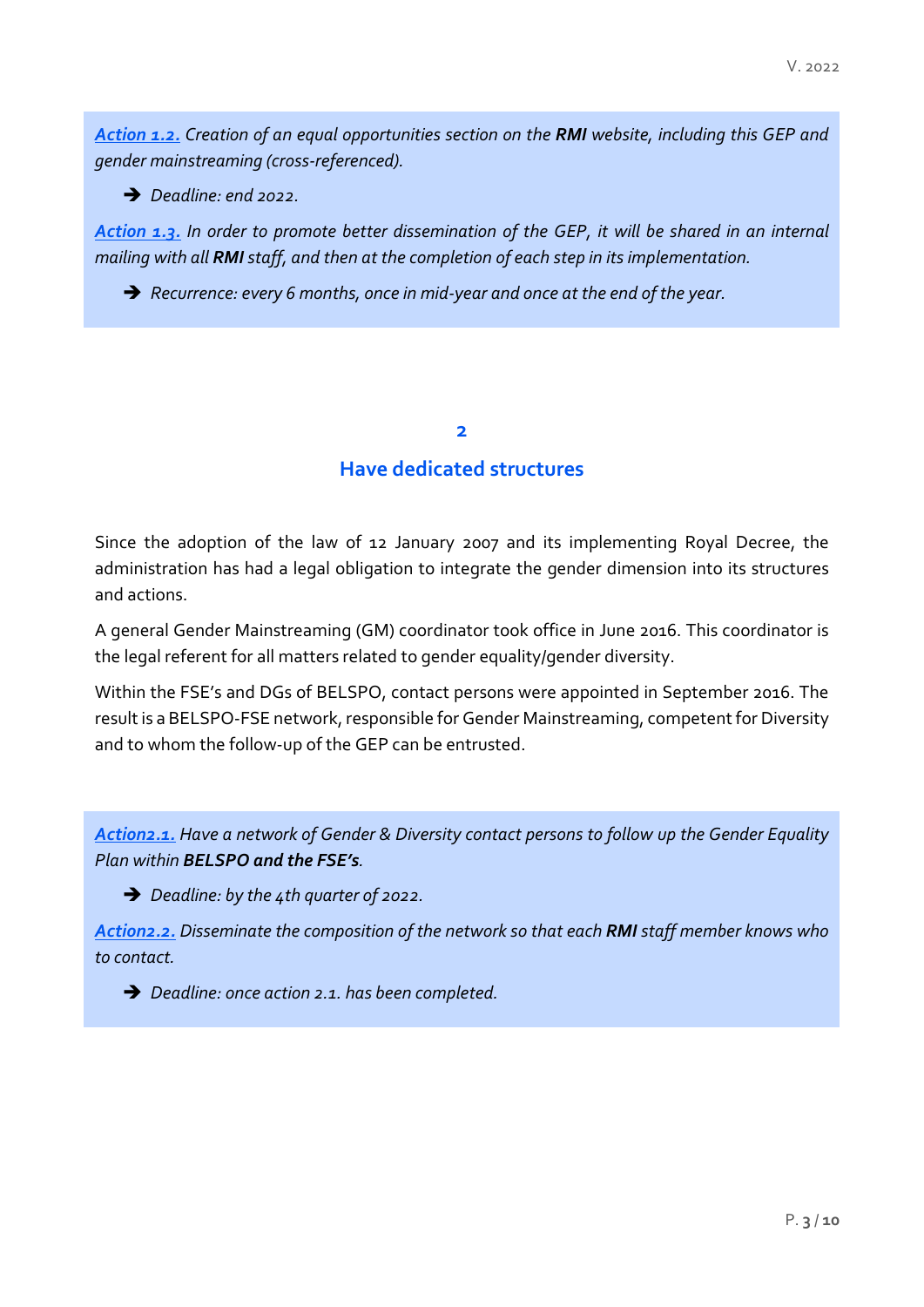#### **Data collection and monitoring**

The gender-disaggregated personnel data is available to the BELSPO P&O departments and the FSE's. They are monitored on an ongoing basis. This monitoring is done globally as well as by qualifications and function levels. As a federal administration, BELSPO and FSE are bound by the language laws, which take precedence (as "public policy"). But a gender-sensitive distribution of posts is also pursued.

By decision of the Secretary of State for Science Policy, BELSPO and the FSE will be asked to publish an annual report on the social responsibility of the organisation, as well as an interinstitutional report of the Gender & Diversity contact persons, as part of the federal Gender Mainstreaming plan.

In its tasks, BELSPO coordinates the permanent inventory of the Belgian scientific potential [\(MERI\)](https://meri.belspo.be/site/index_en.stm). Data on scientific personnel, Research & Development, of SFEs are collected annually, and transmitted to Eurostat every two years, according to the methodology of the Frascati Manual. These R&D data are published (both on the BELSPO website and in scientific publications) and analysed on a regular basis, both quantitatively and qualitatively.

*Action3.1. Collect and analyse RMI personnel data, broken down by gender. Taking into account the limitations imposed by the GDPR and subject to prior identification of the latter[1](#page-3-0) , disseminate these analyses at various levels and update them regularly [2.](#page-3-1)*

- *Deadline: First broadcast by the end of 2022.*
- *Recurrence: annually.*

*Action3.2. Through the GM Network, identify possible gender imbalances in the staff structure, determine their origin and, if possible, suggest ways to correct them.*

*Recurrence: annually.*

*Action3.3. At the RMI level, disseminate analyses of gendered R&D data on FSE's.*

*Recurrence: continuous.*

**.** 

<span id="page-3-0"></span><sup>&</sup>lt;sup>1</sup> Gendered data can indeed be collected and analysed at the RMI level, but their disaggregation may in some cases have the effect of making certain staff members precisely recognisable.

<span id="page-3-1"></span><sup>&</sup>lt;sup>2</sup> See the summary table in the annex. This table lists the various data that could be collected, analysed and disseminated (1st column), and the scale at which they could be disseminated (1st row). This table will be updated regularly, as is the case for the GEP.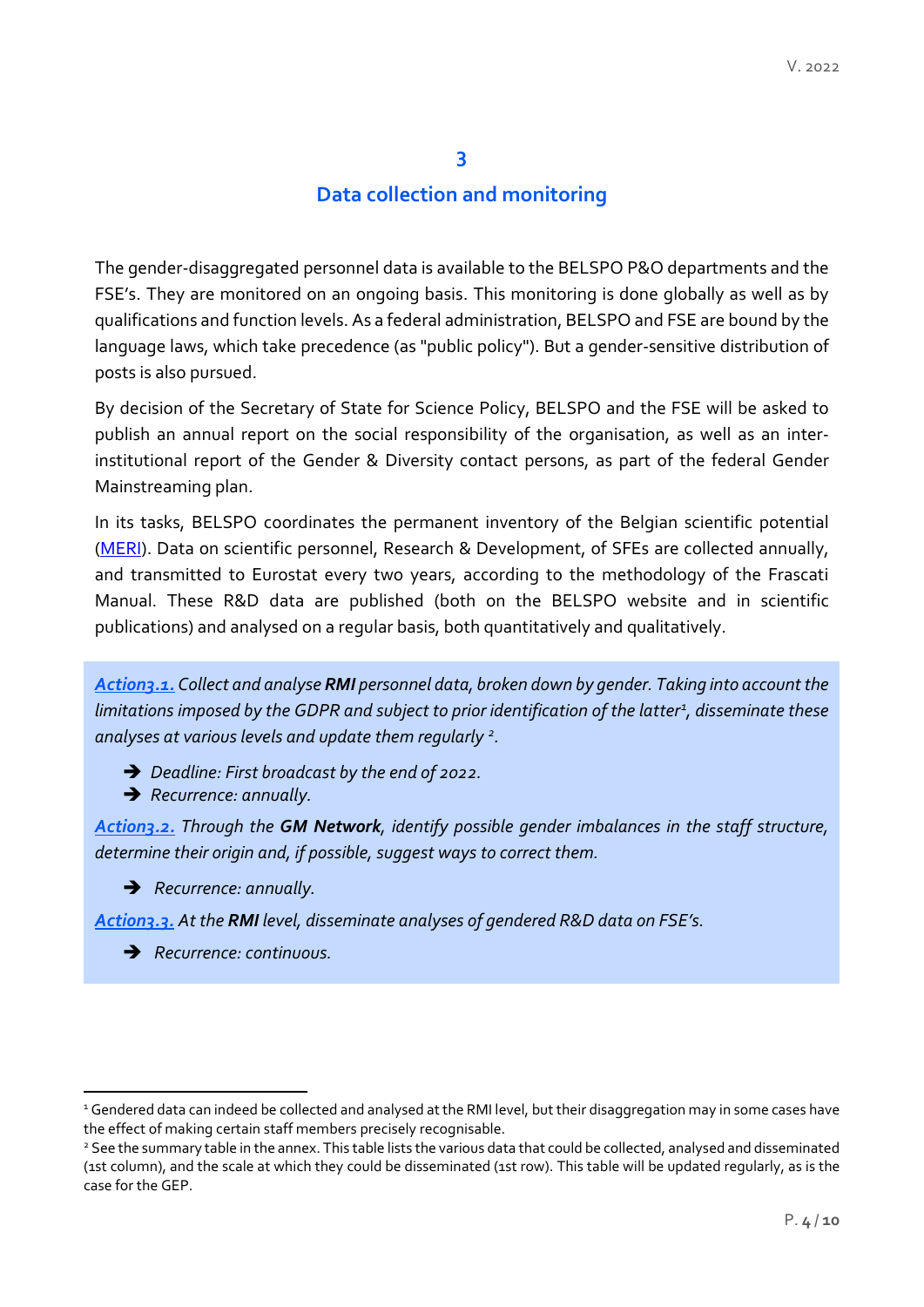## **Awareness-raising and training activities**

Gender awareness is an essential dimension in addressing and correcting discrimination, stereotypes and other prejudices that can plague the working environment. Since its creation, the Gender Mainstreaming network has organised several events to raise awareness among all BELSPO staff and the 10 FSE's. Training days for contact persons, meetings with resource persons (such as the Midis de l'Egalité), cultural events, calls for projects, the means are diverse. The main thing is to encourage interaction and exchanges between participants in a benevolent and mixed framework.

In this idea of exchange and interaction, the use of dedicated spaces, oriented towards well-being and more relaxed, can allow people to speak freely and to organise themselves around related themes during dedicated breaks.

The cross-cutting objectives relating to this theme will be included in the evaluation of staff with decision-making functions (these objectives can be found in the management contract).

*Action4.1. At the initiative of the GM Network, organise regular events, general or targeted at certain categories of staff or themes, to reinforce a decompartmentalized vision, free of clichés and stereotypes.*

*Recurrence: annually.*

*Action4.2. Provide training on discrimination prevention and gender issues to RMI staff (including staff in decision-making positions).*

*Deadline: end 2022.*

*Action4.3. Disseminate the webinars and tools developed by the EURAXESS portal to RMI researchers on careers and gender.*

*Recurrence: continuous.*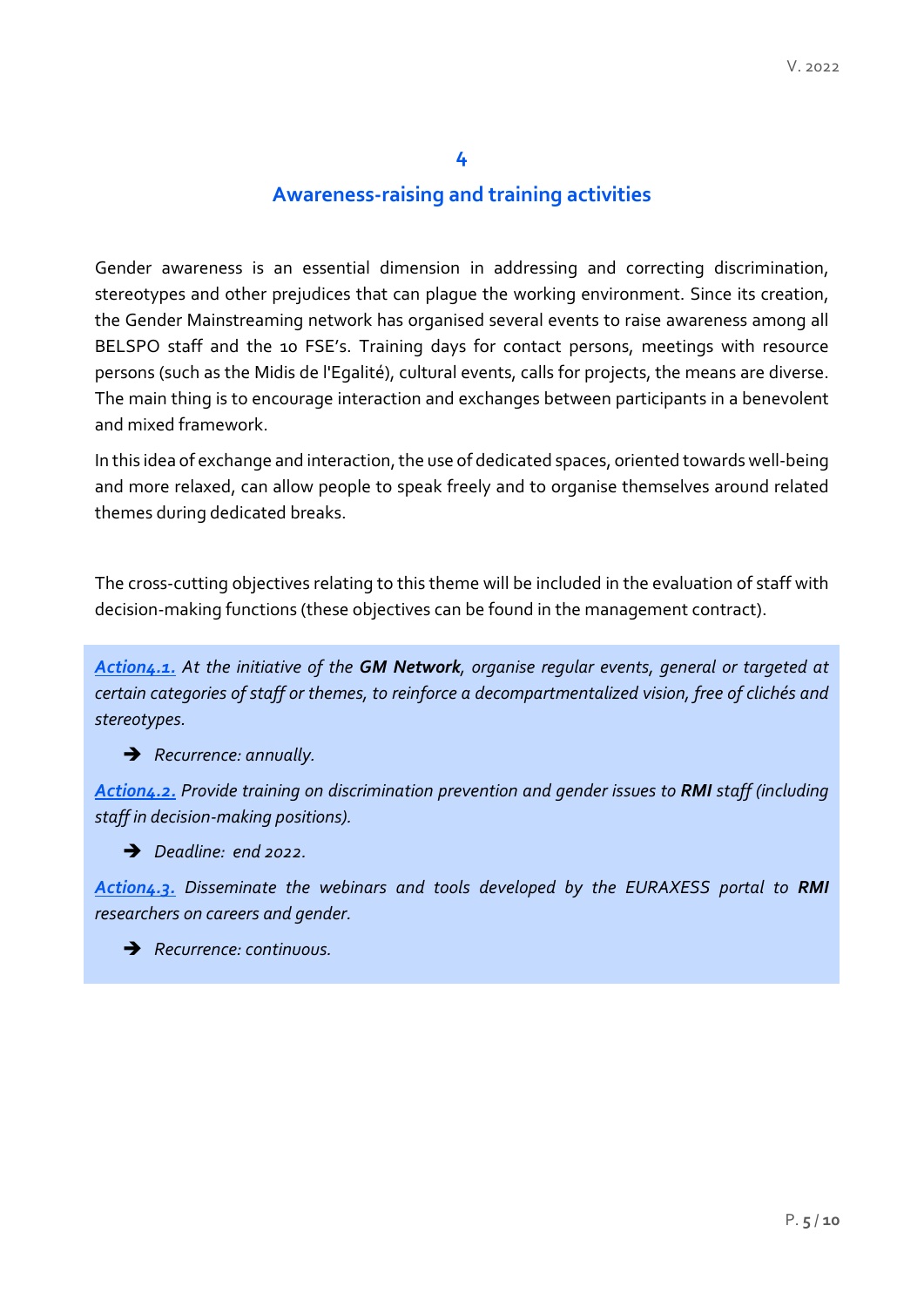## **Work/life balance and organisational culture**

Data on part-time work, parental leave, teleworking, etc. and more generally on working time arrangements are available to the BELSPO P&O department and the FSE's. These data are monitored regularly.

As administrations, BELSPO and FSE are bound by a legal framework. This legal basis forms the basis for BELSPO's and FSE's action in the field of staff working time.

Nevertheless, adjustments should be evaluated in the work rules in order to increase the wellbeing of the staff. This includes taking better account of alternating custody of children, singleparent families, etc. It should therefore be possible to incorporate greater flexibility into fixed and mobile working hours.

The issue of teleworking, following the experience of the pandemic, also deserves to be reconsidered.

*Action5.1. Collect and analyse RMI personnel data, related to work arrangements, and broken down by gender. Taking into account the limitations imposed by the GDPR and subject to prior*  identification of the latter<sup>[3](#page-5-0)</sup>, disseminate these analyses at various levels and update them regularly<sup>[4](#page-5-1)</sup>.

- *Deadline: First broadcast by the end of 2022.*
- *Recurrence: annually.*

**.** 

*Action5.2. Through the GM Network, identify possible gender imbalances related to staff working time arrangements, determine their origin and, if possible, suggest ways to correct them.*

*Recurrence: depending on the GM Network agenda.*

<span id="page-5-0"></span><sup>&</sup>lt;sup>3</sup> Gendered data can indeed be collected and analysed at the RMI level, but their disaggregation may in some cases have the effect of making certain staff members precisely recognizable.

<span id="page-5-1"></span><sup>4</sup> See the summary table in the annex. This table lists the various data that could be collected, analysed and disseminated (1st column), and the scale at which they could be disseminated (1st row). This table will be updated regularly, as is the case for the GEP.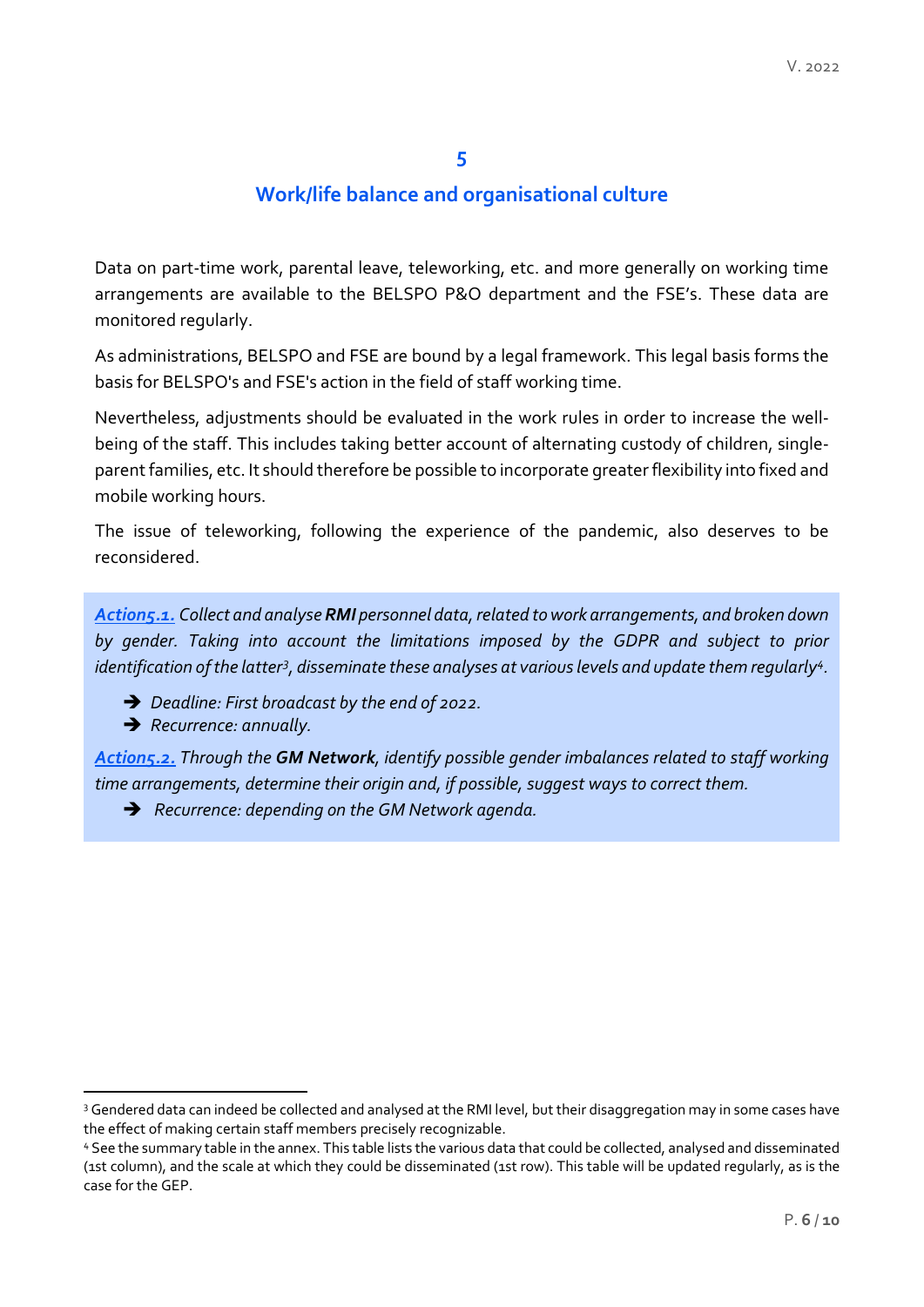# **Gender balance in management and decision making**

As with the previous point, the legal framework must be respected. BELSPO and the 10 FSE's have a very 'flat' hierarchical structure. Overall, this structure tends to respect a gender balance in decision-making positions. Similarly, when it comes to the composition of committees, gender balance is still a concern.

While this applies to BELSPO as a whole, there may be imbalances at the level of a particular FSE.

*Action6.1. Through the GM Network, identify imbalances in the representation of women and men in decision-making positions, determine their origin and suggest ways to correct them.*

*Deadline : end 2022.*

#### **7**

## **Gender equality in recruitment and career progression**

As for the two previous points, BELSPO, as a federal administration, and the FSE's are bound by a legal framework.

BELSPO is certified (by FPS BOSA/SELOR) to compose selection juries and acts in partnership with the FSE's during (scientific) selections. This certification includes diversity and discrimination training for P&O staff. Recruitment is carried out by SELOR, in compliance with the language laws, which has a [gender policy](https://www.selor.be/fr/%C3%A9galit%C3%A9-des-chances/) that is integrated into BELSPO's approach to recruitment.

Nevertheless, the composition of scientific juries (during selection in the FSE) is hampered by a relative lack of experts, which makes it difficult to respect a strict gender balance when making decisions on recruitment and promotion. To remedy this, care should be taken to exploit the various existing databases.

*Action7.1. Conduct a reflection and monitoring of the scientific career within the RMI to establish recommendations.*

*Deadline: end 2023.*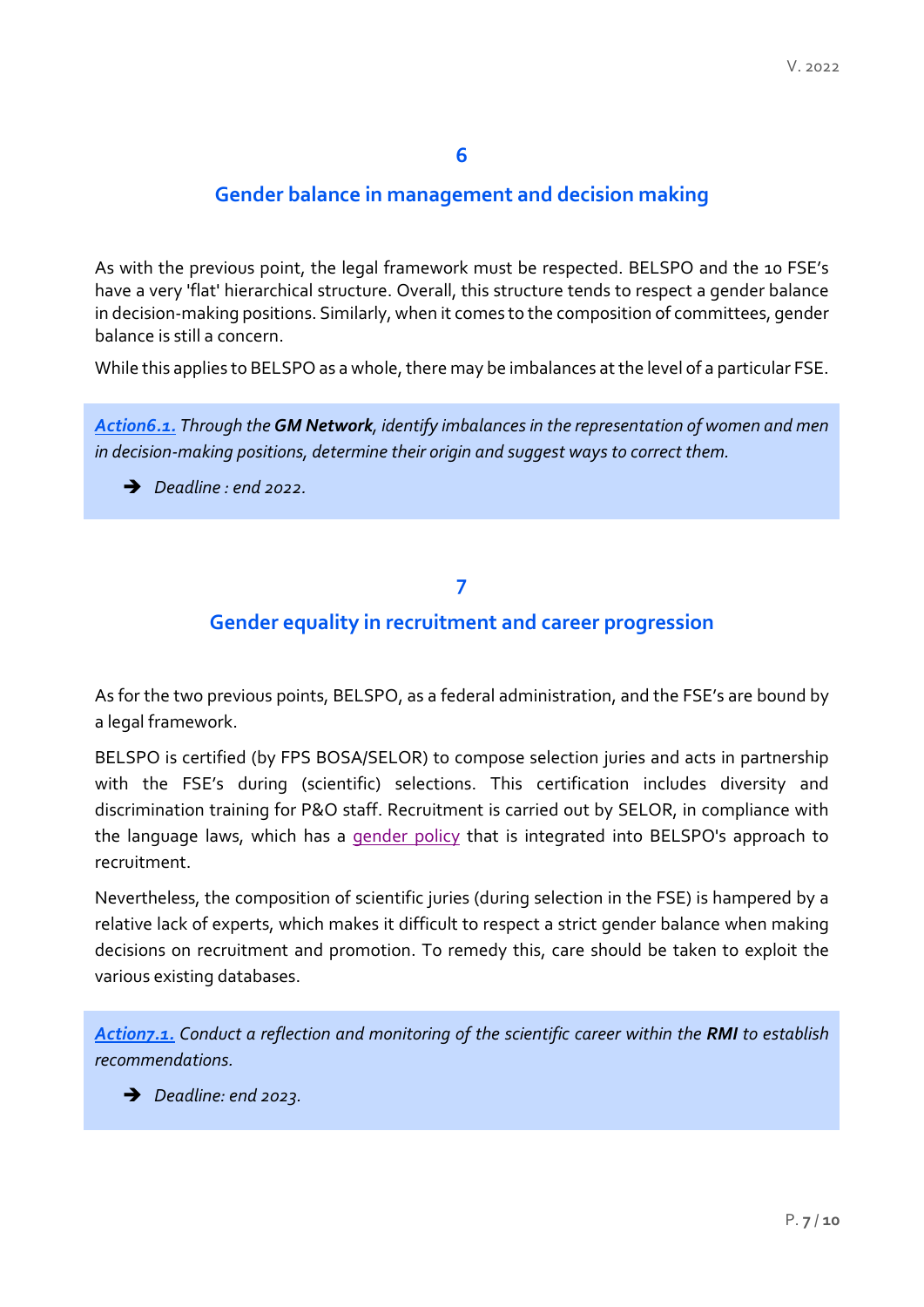*Action7.2. At the initiative of the GM Network, monitor the composition of scientific juries (BELSPO and FSE) in order to identify gender imbalances and propose corrective measures (in particular through the use of alternative databases, such as Expertalia).*

**→** *Deadline : end* 2023.

**8**

## **Integration of the gender dimension in the content of the research**

The gender dimension is explicitly present in the multi-annual BRAIN-be 2.0 and DRUGS programmes. This ranges from the strict parity in the advisory committees to the integration of the gender dimension in the proposals and their evaluation. In addition, specific attention has been paid to the composition of expert panels.

The [BRAIN-be 2.0](https://www.belspo.be/belspo/brain2-be/index_fr.stm) and [DRUGS](https://www.belspo.be/belspo/research/drugs_fr.stm) programs have paved the way for a better (and broader) integration of the gender dimension in research programs. This experience will be repeated and could be extended to other programs within BELSPO, and in the FSE's (via the management contract).

*Action8.1. Extension of the procedure developed for BRAIN-be 2.0 to other calls or programmes at BELSPO and FSE level.*

#### *Deadline: end 2022.*

*Action8.2. Raise the gender awareness of panel and jury members at BELSPO and RMI level, and ensure that there is sufficient relevant gender expertise for the discipline.*

*Deadline : end 2022.*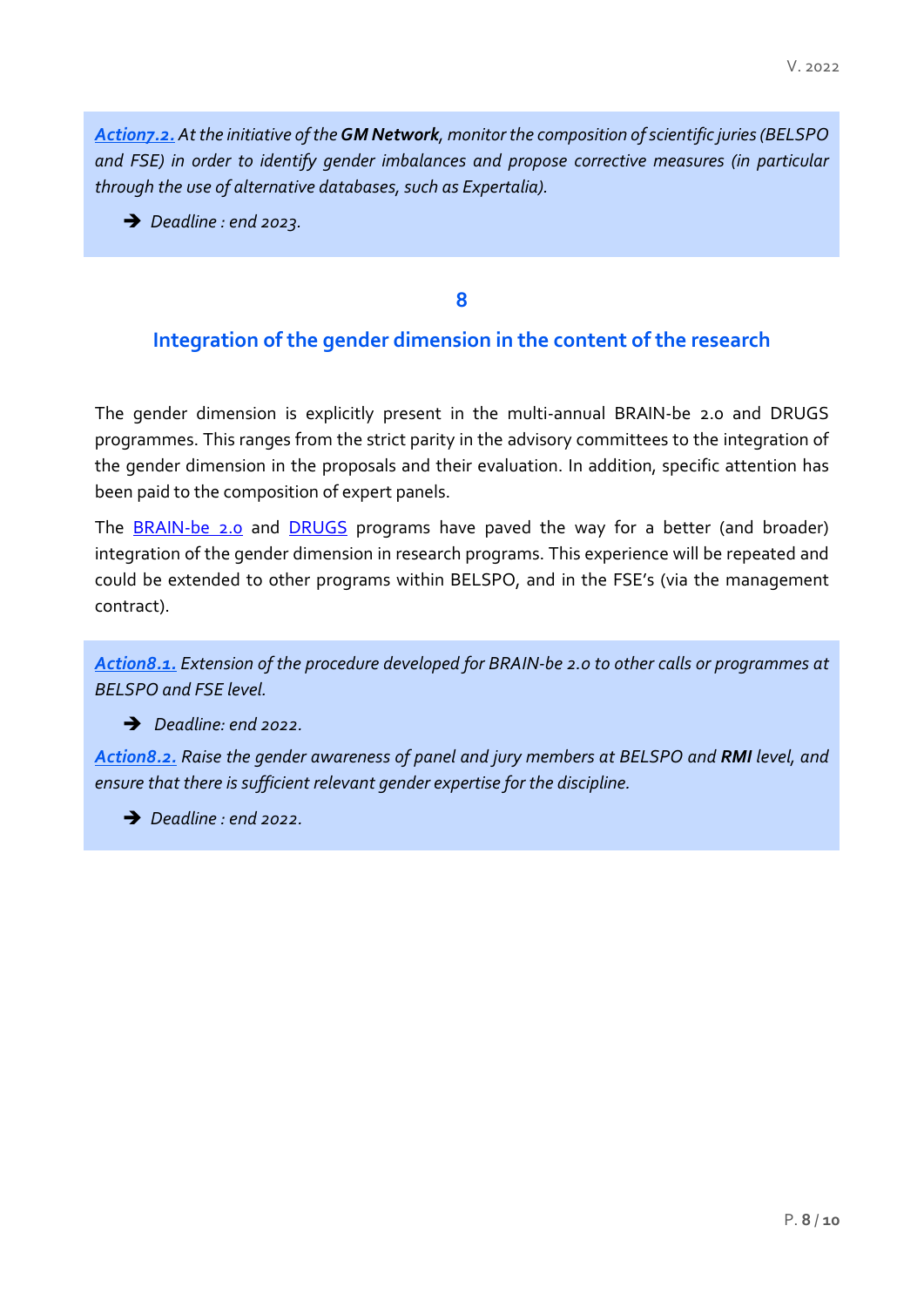# **Measures against gender-based harassment**

All federal administrations and institutions are required to comply with a legal framework that addresses harassment (as defined by the [Loi bien-être](http://www.ejustice.just.fgov.be/eli/loi/1996/08/04/1996012650/justel) / [Welzijnswet\)](http://www.ejustice.just.fgov.be/eli/wet/1996/08/04/1996012650/justel) in all its forms, regardless of who the victim or perpetrator is. BELSPO and the FSE have set up trusted persons. They have been trained beforehand and undergo a mandatory annual "refresher course".

The persons of trust, training and retraining are monitored (via the Prevention Adviser) by [EMPREVA,](https://www.empreva.be/fr) the central unit of the joint internal service for prevention and protection at work of the Belgian Federal Public Administration. Empreva's actions go beyond harassment and consider the well-being of the worker in a global way.

All the work carried out in the field of psycho-social risks (including harassment) is subject to a double reporting, on the one hand by the internal Service for Prevention and Protection at Work and on the other hand by the external Service for Prevention and Protection [\(Cohezio\)](https://www.cohezio.be/fr). The annual reports are available. They contain general statistics on the cases handled by the persons of trust.

In addition to Empreva and Cohezio, who are privileged partners, it is possible to benefit from the participation of associations specialised in this field in order to organise events or orchestrate a prevention campaign.

*Action9.1. Within the RMI, place signs with essential information in high-traffic areas to maintain awareness.*

*Deadline: mid-2022.*

*Action9.2. At the initiative of the GM Network and the RMI, take advantage of specific occasions (e.g. International Day for the Elimination of Violence against Women), to raise awareness among RMI staff on this theme.*

*Recurrence: annually.*

*Action9.3. Communicating essential information about harassment in all its forms via mailings at the RMI level, in order to maintain awareness.*

*Recurrence: twice a year.*